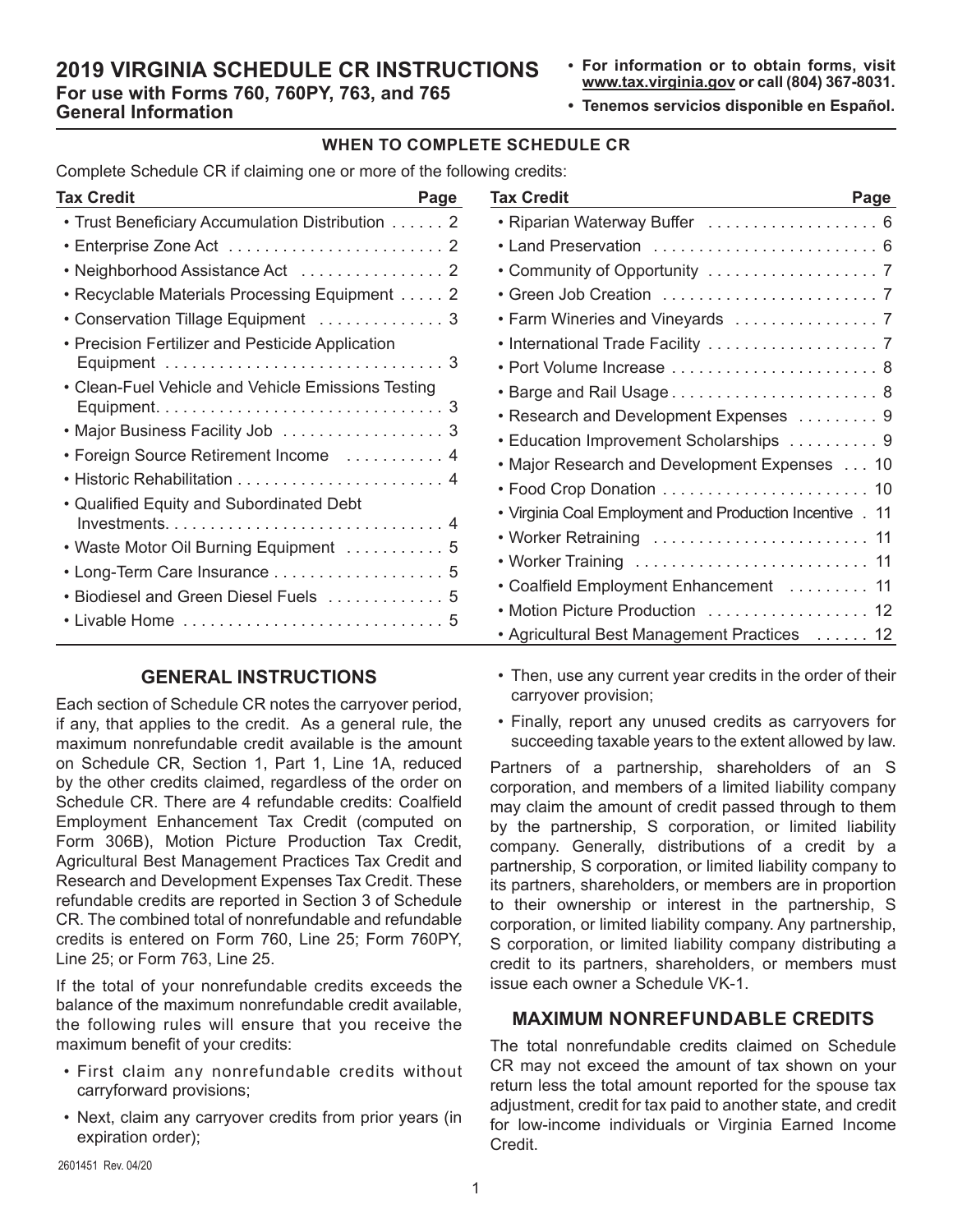# **CREDIT DESCRIPTIONS**

## **Trust Beneficiary Accumulation Distribution Credit**

If only claiming the credit set forth under *Va. Code* § 58.1-370 on Schedule CR, enter the amount of this credit on Form 760, Line 25; Form 760PY, Line 25; or Form 763, Line 25. Write "Trust Beneficiary Accumulation Distribution Credit" to the left of the entry box. If you are claiming other credits on Schedule CR, add the amount of this credit to the total on Schedule CR, Section 2, Line 1A. **A schedule showing the credit computation must be enclosed with your return.**

## **Enterprise Zone Act Credit**

Businesses located within an enterprise zone that have initiated the use of the Enterprise Zone General Tax Credit or have a signed agreement with the Commonwealth regarding the use of the credits in place by July 1, 2005, may be eligible, based on job creation, to claim a credit against the tax due on zone taxable income in an amount of 80% of the tax due for the first year and 60% of the tax due for the second through the tenth years. Excess general tax credit, if any, may not be carried forward. These credits are authorized through the 2019 fiscal year.

In addition, businesses located within an enterprise zone that have initiated the use of the Zone Investment Tax Credit or have a signed agreement with the Commonwealth regarding the use of credits in place by July 1, 2005, may be eligible for a credit against zone taxable income. The investment credit can be carried forward until the full amount is used. These credits are authorized through the 2019 fiscal year.

If the annual tax credit requested exceeds the annual appropriation, the Virginia Department of Housing and Community Development will issue a proportionate amount to each qualified business firm requesting the credits. To claim this credit, complete Form 301 and enclose with Schedule CR.

For qualification forms and additional information, contact: **Virginia Department of Housing and Community Development, Community Revitalization Office, Main Street Centre, 600 East Main Street, Suite 300, Richmond, VA 23219**, or call **804.371.7030**.

## **Neighborhood Assistance Act Credit**

The Virginia Neighborhood Assistance Act provides tax credits to individuals and businesses that make qualified donations directly to pre-approved Neighborhood Assistance Program organizations whose primary function is to provide educational or other qualified services for the benefit of low-income families. Individuals may receive a credit for a donation of money or marketable securities to an eligible organization. Businesses may receive a credit for a donation of money, marketable securities, property, limited professional services or contracting services.

Licensed veterinarians, physicians, dentists, nurses, nurse practitioners, physician assistants, chiropractors, optometrists, dental hygienists, pharmacists, professional counselors, clinical social workers, clinical psychologists, marriage and family therapists, physical therapists, physician specialists, or mediators who donate their services for an approved organization may be eligible for credits. The amount of credit attributable to a partnership or S corporation must be allocated to the partners and shareholders in proportion to their ownership or interest in the partnership or S corporation. Any unused tax credits may be carried forward for the next 5 taxable years. For a list of approved organizations or additional information, contact the **Virginia Department of Social Services, Neighborhood Assistance Program, 801 E. Main Street, Richmond, VA 23219-3301** or the **Virginia Department of Education, 23rd Floor, P.O. Box 2120, Richmond, VA 23218-2120, Attn: Neighborhood Assistance Tax Credit Program for Education** or **email tax.credits@doe.virginia.gov.**

## **Recyclable Materials Processing Equipment Credit**

For taxable years beginning on or after January 1, 1999, and before January 1, 2020, an income tax credit may be claimed for purchases made during the taxable year for machinery and equipment used predominantly in or on the premises of manufacturing facilities or plant units which manufacture, process, compound or produce items of tangible personal property from recyclable materials within the Commonwealth for sale. For purposes of determining "purchase price paid," the taxpayer may use the original total capitalized cost of such machinery and equipment, less capitalized interest. The credit is 20% of expenditures and cannot exceed 40% of the taxpayer's Virginia income tax liability for the year, computed prior to computing the credit. Any amount unused this year may be carried forward for the next 10 taxable years.

The total amount of credit approved for any tax year may not exceed \$2 million. If the amount of tax credits approved under this section by the Department of Taxation for any taxable year exceeds \$2 million, the Department will apportion the credits by dividing \$2 million by the total amount of tax credits so approved, to determine the percentage of otherwise allowed tax credits each taxpayer will receive.

The Virginia Department of Environmental Quality (DEQ) administers the certification of all recycling machinery and equipment. To allow adequate time for the recycling material and equipment to be certified by DEQ, submit a completed Form DEQ 50-11S to DEQ by March 1. Submit your credit application, including the certification you receive from DEQ, to the Department of Taxation by June 1, using Form RMC. Submitting a late application will disqualify you from the credit. All approved applicants filing a timely Form RMC will be notified of the allowable credit by September 1. Since the due date for individual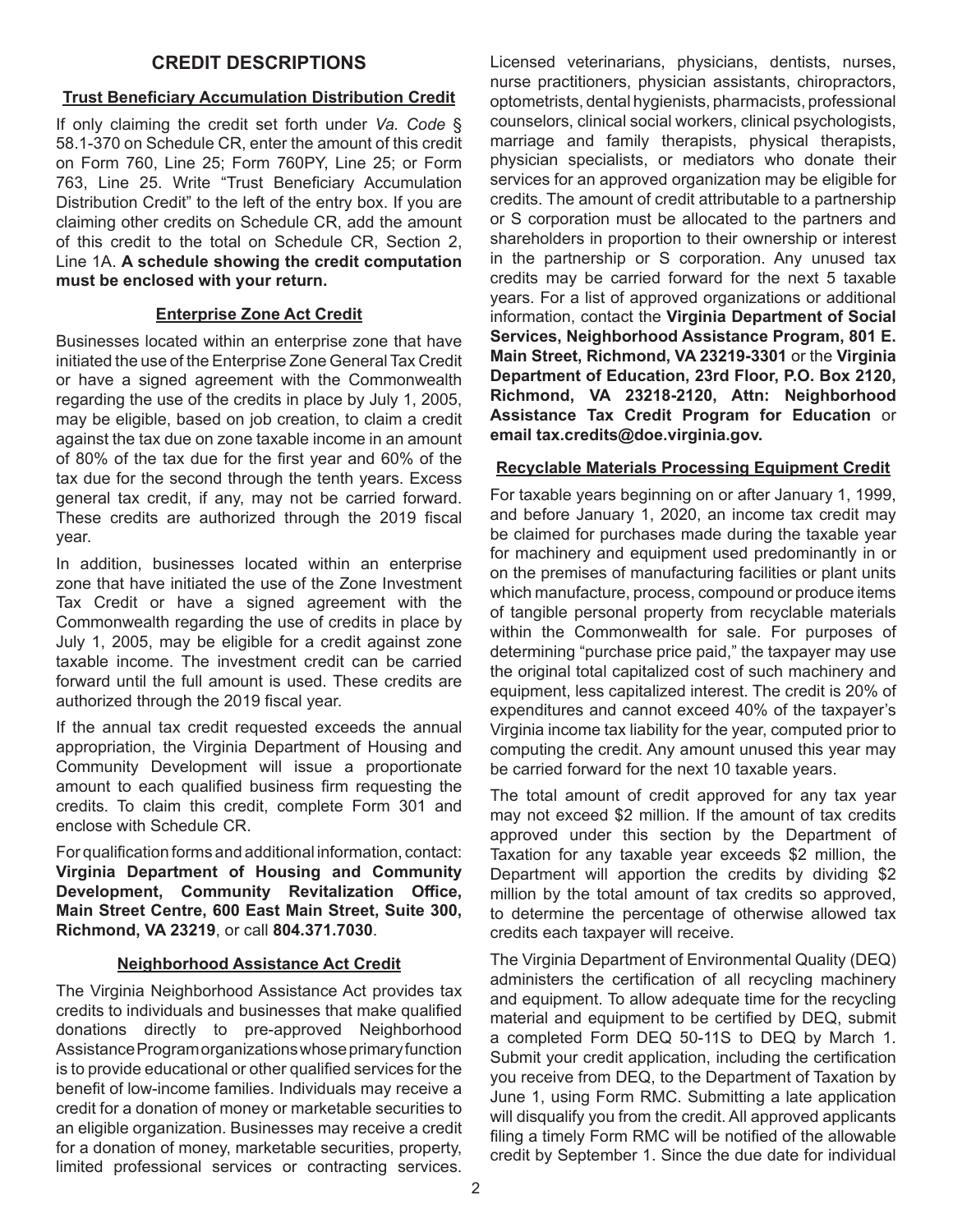income tax returns is May 1, most claimants will need to file the tax return on extension or amend the original return to claim the credit.

For additional information on how to qualify for certification, contact the **Department of Environmental Quality, Equipment Certification Officer, P.O. Box 1105, Richmond, VA 23218** or call **804.698.4145.**

All applications, Forms RMC, must be submitted to the **Virginia Department of Taxation, Credit Unit, P.O. Box 715, Richmond, VA 23218-0715**. This credit requires certification from the Tax Credit Unit to be claimed on your tax return. For form assistance, contact the Tax Credit Unit at the address above or call **804.786.2992**.

## **Conservation Tillage Equipment Credit**

This credit may be claimed by individuals who purchase conservation tillage equipment for the purpose of agricultural production. The tax credit is 25% of conservation tillage equipment expenditures made or \$4,000, whichever is less. The term conservation tillage equipment means a planter, drill, or other equipment used to reduce soil compaction including guidance systems to control traffic patterns that are designed to minimize disturbance of the soil in planting crops, including planters, drills, or other equipment designed to reduce soil compaction which may be attached to equipment already owned.

If the amount of credit exceeds the taxpayer's liability for the taxable year, the amount that exceeds the tax liability may be carried over to the next 5 taxable years.

Enclose a statement with your return showing purchase date, description and credit computation when claiming this credit.

## **Precision Fertilizer and Pesticide Application Equipment Credit**

Any individual engaged in agricultural production for market that has in place a nutrient management plan approved by the local Soil and Water Conservation District by the required tax return filing date may claim a tax credit equaling 25% of all expenditures made by such individual for the purchase of equipment. The amount of the tax credit shall not exceed \$3,750 or the total amount of the tax imposed by this chapter, whichever is less, in the year of purchase. If the amount of such credit exceeds the taxpayer's tax liability for such taxable year, the amount which exceeds the tax liability may be carried over for credit against the income taxes of such individual in the next 5 taxable years until the total amount of the tax credit has been taken.

Qualifying equipment shall be from one of the following categories:

- 1. Spray systems for pesticides and liquid fertilizers;
- 2. Pneumatic fertilizer applicators;
- 3. Monitors, computer regulators, and height adjustable booms for sprayers and liquid fertilizer applicators;
- 4. Manure applicators;
- 5. Tramline adapters;
- 6. Starter fertilizer banding and in-furrow attachments for planters; and

7. Variable rate application equipment using spatial positioning systems.

Enclose a statement with your return showing purchase date, description and credit computation.

## **Clean-Fuel Vehicle and Vehicle Emissions Testing Equipment Tax Credits**

The Clean-Fuel Vehicle Credit is no longer allowed on the Virginia return. Only carryover credits from prior years are allowed. Previously, taxpayers were permitted to claim the Clean-Fuel Vehicle Credit based on the federal deduction allowed under IRC § 179A or the federal credit allowed under IRC § 30. Since both of these federal provisions have been repealed, taxpayers may no longer claim the Virginia Clean-Fuel Vehicle Credit.

The Vehicle Emissions Testing Equipment Tax Credit is 20% of the purchase or lease price paid during the taxable year for equipment certified by the Department of Environmental Quality (DEQ) for vehicle emissions testing within a locality that is required by law to implement an enhanced vehicle emissions inspection program or within any locality adjacent to those localities required to implement the program.

The Department of Taxation does not require you to submit a specific tax form to claim the Vehicle Emissions Testing Equipment Tax Credit. Instead, enclose a copy of your Air Check Virginia Station Participation and Services Agreement or a copy of the Northern Virginia Analyzer Equipment Certification with the Schedule CR. For a copy of your service agreement, contact Opus Inspection at (703) 822-7587. Only expenses listed in the agreement, or dynamometers purchased or leased separately are eligible. You may obtain a copy of the Analyzer Equipment Certification by accessing the Forms webpage of the Air Check Virginia website: **http://www. deq.virginia.gov/Programs/AirCheckVirginia/Forms. aspx**.

You should retain documentation to support your claim for the tax credit because an audit may be conducted to verify any credit claimed under these provisions.

#### **Major Business Facility Job Tax Credit**

Individuals, estates, trusts, corporations, banks, insurance companies and telecommunications companies may claim a Virginia tax credit if the taxpayer creates at least 50 new full-time jobs in connection with the establishment or expansion of a major business facility, and the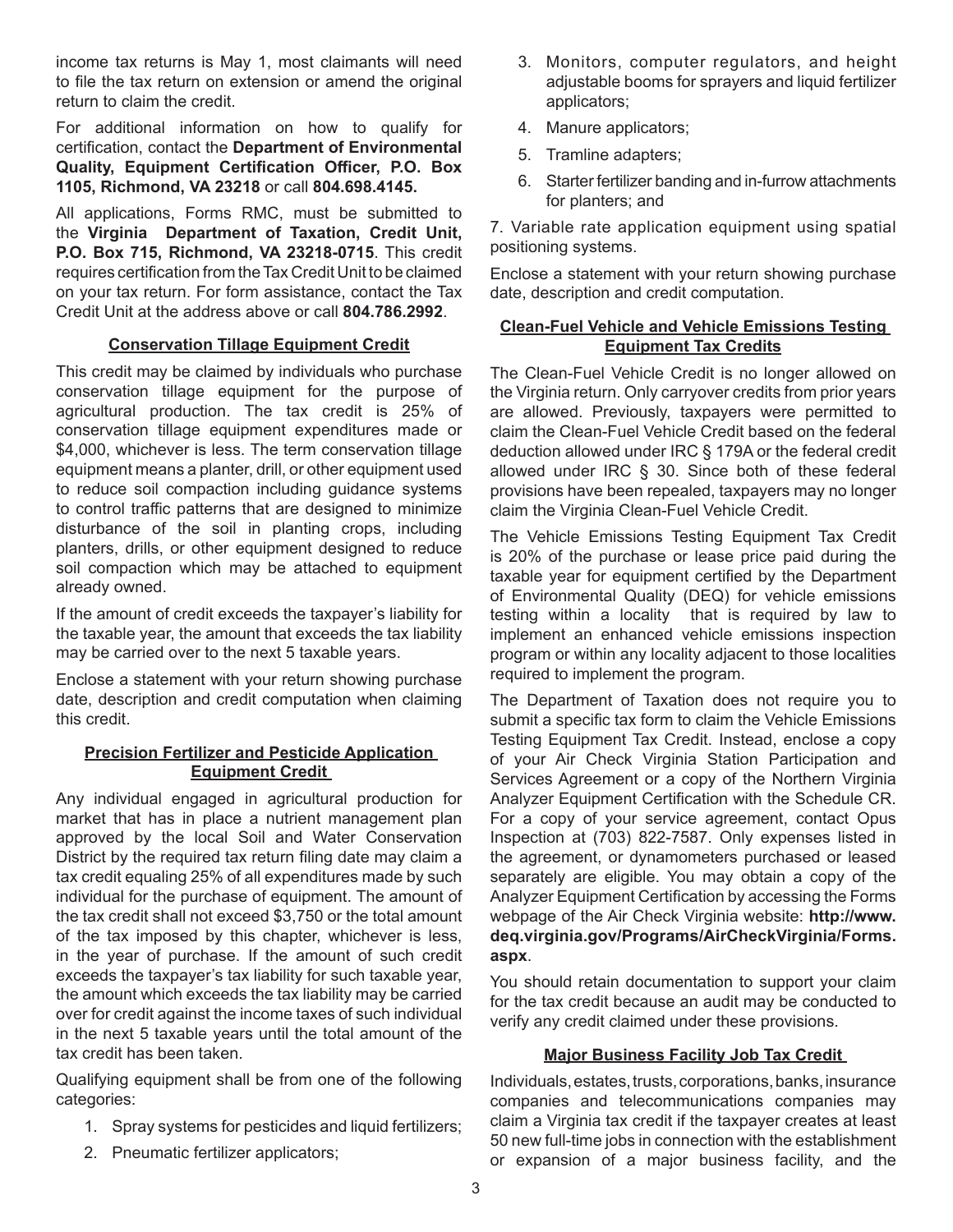company is engaged in a qualifying industry in Virginia. If a taxpayer is located in an enterprise zone or in an economically distressed area (as defined by the Virginia Economic Development Partnership), the threshold is reduced from 50 to 25 new full-time jobs. Credits will be recaptured proportionately if employment decreases during the 5 years following the initial credit year.

This nonrefundable credit is equal to \$1,000 per qualifying new job in excess of the 50/25 job threshold in enterprise zones or economically distressed areas. This credit is spread ratably over 2 years for taxpayers whose initial credit year begins on or after January 1, 2009. The credit only applies to facilities where an announcement to expand or establish such a facility was made on or after January 1, 1994. The credit must be claimed ratably beginning with the taxable year following the year in which the facility is established or expanded, or the new qualifying jobs are added. Unused credits may be carried forward for the next 10 taxable years. A qualified business firm receiving an Enterprise Zone Job Creation Grant under *Va. Code* § 59.1-547 shall not be eligible to receive a Major Business Facility Job Tax Credit for any job used to qualify for the Enterprise Zone Job Creation Grant.

To apply for this credit, complete **Form 304**. All applications must be submitted to the **Department of Taxation, Tax Credit Unit, P.O. Box 715, Richmond, VA 23218-0715** 90 days prior to the due date of your return. A letter will be sent to certify the credit. To claim this credit, complete Section 1, Part 8 of Schedule CR.

## **Foreign Source Retirement Income Tax Credit**

A credit is available to Virginia residents who paid income tax to a foreign country on pension or retirement income derived from past employment in a foreign country, provided that such income is included in Virginia taxable income for the taxable year. For purposes of computing the credit, the foreign currency must be converted to U.S. dollars using the prevailing exchange rate that most nearly reflects the value of the currency at the time the taxes were actually paid to the foreign country. *If you filed separately in the foreign country, but are filing jointly in Virginia, enter only the Virginia taxable income attributable to the filer whose income was taxed by the foreign country.* For the purposes of this credit, United States territories are considered foreign countries. Any foreign country that does not qualify for the federal tax credit (under IRC § 901(j)) does not qualify for this Virginia credit. To claim this credit, complete Schedule CR and enclose a copy of the return filed in the foreign country or other proof of tax payment to the foreign country.

## **Historic Rehabilitation Tax Credit**

Individuals, estates, partnerships, trusts or corporations incurring eligible expenses in the rehabilitation of a certified historic structure are entitled to claim a credit against individual income tax, fiduciary income tax, corporation income tax, the bank franchise tax, and taxes imposed against insurance companies and utility companies. The credit is equal to 25% of eligible rehabilitation expenses. To qualify for this credit, the cost of the rehabilitation must equal at least 50% (25% if the building is an owner-occupied residence) of the assessed value of the building for local real estate tax purposes in the year preceding the start of the rehabilitation. For taxable years beginning on and after January 1, 2017, the amount of the Historic Rehabilitation Tax Credit that may be claimed by each taxpayer, including carryover amounts, may not exceed \$5 million for any taxable year. The rehabilitation work must be certified by the Virginia Department of Historic Resources as consistent with the Secretary of the Interior's Standards for Rehabilitation. The request for certification of the completed project must be submitted within 1 year of the completed work. Any unused credit may be carried forward for 10 years. Applications for participation in the program may be obtained by contacting the **Virginia Department of Historic Resources, 2801 Kensington Avenue, Richmond, VA 23221, 804.482.6446,** or visiting **www. dhr.virginia.gov/tax-credits/.** 

## **Qualified Equity and Subordinated Debt Investments Tax Credit**

Taxpayers making a "qualified investment" in the form of equity or subordinated debt in a "qualified business" may be eligible for this credit. Businesses may apply for designation as a qualified business using **Form QBA**. The qualification is **valid** only for the calendar year of the application. Therefore, the business needs to reapply each year for qualification. To qualify, the business must meet the following criteria: (1) have annual gross revenues of no more than \$3 million in its most recent fiscal year, (2) have its principal office or facility in the Commonwealth, (3) be engaged in business primarily in or having substantially all of its production in the Commonwealth and (4) have not obtained during its existence more than \$3 million in aggregate gross cash proceeds from the issuance of its equity or debt investments (not including commercial loans from chartered banking or savings and loan institutions).

Taxpayers may claim a credit equal to 50% of the qualified business investments made during the taxable year. The total amount of credit approved may not exceed \$5 million. One-half of this amount must be allocated to commercialization investments and the other half is available for all other qualifying investments. If credit applications for either half exceed the allowed amount, the credits for that half will be prorated. However, if credit applications for either half are less than the allowed amount, the balance will be available for allocation to the other type of credit. The total amount of credit that may be used per taxpayer per taxable year may not exceed \$50,000. This credit is nonrefundable; however, any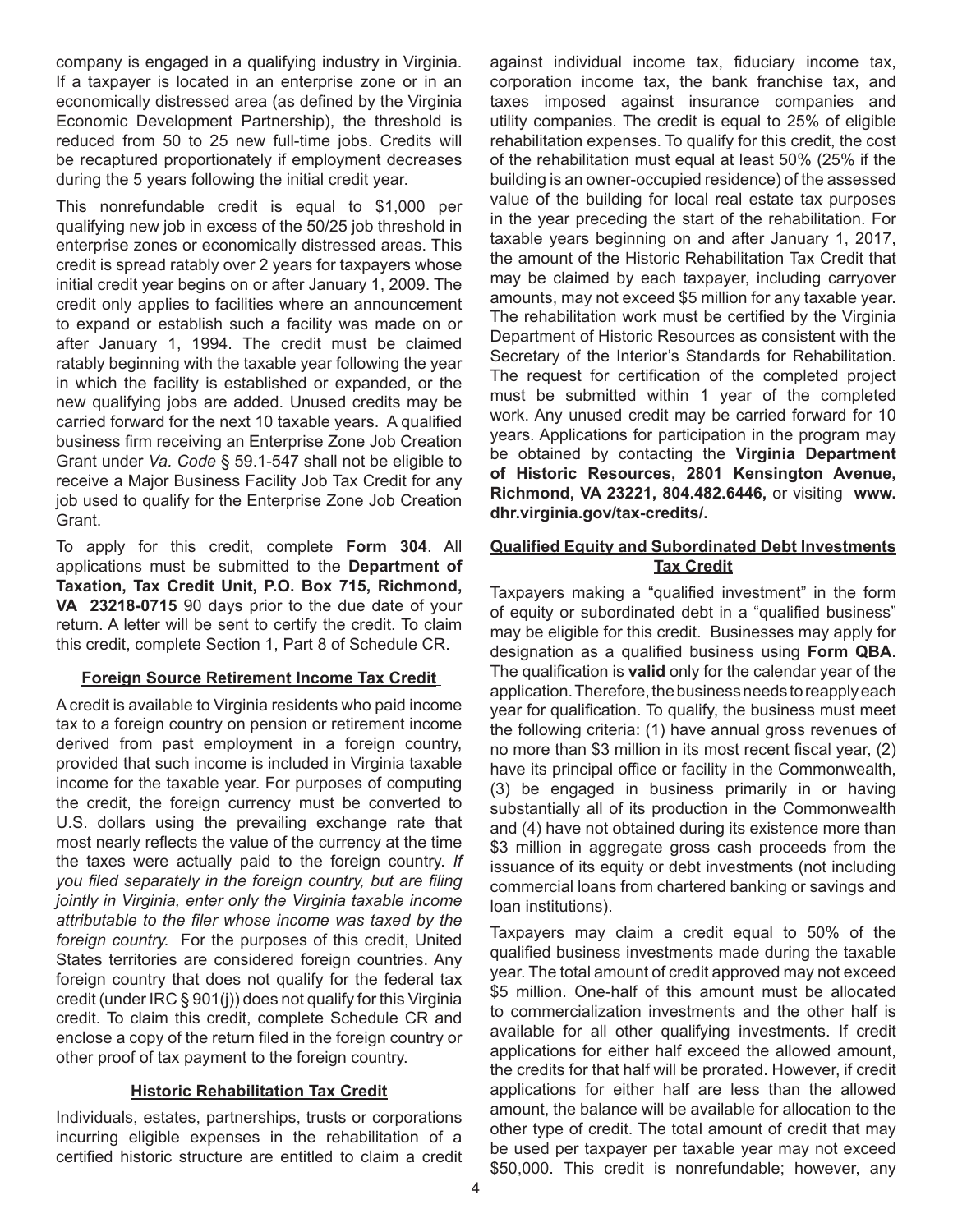unused tax credits may be carried forward for the next 15 years. Equity and debt investments held in connection with a qualified business investment must be held by the investor for at least 3 full calendar years following the calendar year for which the credit is allocated, except in certain instances. If the holding period is not met, the unused credit amount will be forfeited, and an assessment will be issued for the amount used to which shall be added interest, computed at the rate of 1% per month, compounded monthly from the date the tax credits were claimed.

Taxpayers cannot receive a grant from the Small Business Investment Grant Fund and claim the Qualified Equity and Subordinated Debt Investments Tax Credit for the same investment.

This credit requires **pre-approval** by the **Department of Taxation.** Investors must apply to the Department by April 1 of the year following the year the investment was made using **Form EDC. Taxpayers filing Form EDC after April 1 will be denied this credit.** All approved investors filing a timely **Form EDC** will be notified of the allowable credit by June 30. Since the tax return of most individuals is due May 1, most investors will need to file a return on extension or amend their original return to claim the credit.

Pass-Through Entities must file **Form PTE** with the Department of Taxation at least 60 days before filing their income tax return. A copy of the certification letter from the Department is a required enclosure with **Form PTE**.

Visit the Department's website at **www.tax.virginia.gov** to obtain **Form QBA,Form EDC** and **Form PTE.** Information on the application process is also available from the **Virginia Department of Taxation, Tax Credit Unit, P.O. Box 715, Richmond, VA 23218-0715,** or call **804.786.2992.**

## **Waste Motor Oil Burning Equipment Credit**

A business that operates a business facility in Virginia that accepts waste motor oil from the public is allowed a tax credit equal to 50% of the purchase price paid for equipment during the taxable year, provided that the equipment is used exclusively for burning waste motor oil at the business facility. The total credit allowed per taxpayer per taxable year is limited to \$5,000. Taxpayers successfully applying for equipment certification with the Department of Environmental Quality by filing Form DEQ 50-12 will receive a statement from that agency certifying that the equipment is used for burning waste motor oil. To claim the tax credit, enclose a copy of DEQ Form 50-12 and receipts, invoices or other documentation to confirm the purchase price paid. For additional information concerning equipment qualifying for this credit or to apply for tax credit certification, contact: **Virginia Department of Environmental Quality, Attention: Equipment** 

**Certification Officer, P.O. Box 1105, Richmond, VA 23218,** or call **804.698.4145.**

## **Long-Term Care Insurance Tax Credit**

This credit expired December 31, 2013, and no credits may be claimed for taxable years beginning after that date. Only carryover credits from prior years are allowed. For more information, contact: **Virginia Department of Taxation, Tax Credit Unit, P.O. Box 715, Richmond, VA 23218-0715,** or call **804.786.2992.**

### **Biodiesel and Green Diesel Fuels Tax Credit**

Beginning on January 1, 2008, a credit is available for Virginia biodiesel and green diesel fuel producers who produce up to 2 million gallons of fuel per year. This credit is only available during the first 3 years of production.

**Form BFC** is used to apply to the Virginia Department of Taxation for a Biodiesel and Green Diesel Fuels Tax Credit after the Department of Mines, Minerals, and Energy has certified that you have satisfied all the requirements of *Va. Code* § 58.1-439.12:02.

The amount of the credit is \$0.01 per gallon, not to exceed \$5,000 annually. Any credit not used for the taxable year may be carried over to the next 3 taxable years. The amount of the credit allowed cannot exceed the tax liability for the tax year the credit is being claimed.

The amount of the credit attributable to a partnership, electing small business corporation (S corporation), or limited liability company must be allocated to the individual partners, shareholders, or members in proportion to their ownership or interest within the business entity using **Form PTE**.

The credit may be transferred to another taxpayer. The transfer of the credit must be completed before the end of a tax year in order to use the credit for that tax year. Enclose the letter of certification from the Virginia Department of Taxation authorizing the credit with your return. For more information, contact: **Virginia Department of Taxation, Tax Credit Unit, P.O. Box 715, Richmond, VA 23218-0715,** or call **804.786.2992.**

#### **Livable Home Tax Credit**

Individuals or licensed contractors may be eligible for an income tax credit of up to \$5,000 for the purchase or construction of a new accessible residence or up to 50% of the cost of retrofitting activities on an existing residence, not to exceed \$5,000. Any tax credit that exceeds the eligible individual's or licensed contractor's tax liability may be carried forward for up to 7 years. If the total amount of tax credits issued under this program exceeds \$1 million in a fiscal year, Virginia Department of Housing and Community Development (DHCD) will prorate the amount of credits among the eligible applicants. Individuals or licensed contractors must obtain pre-approval before claiming the credit on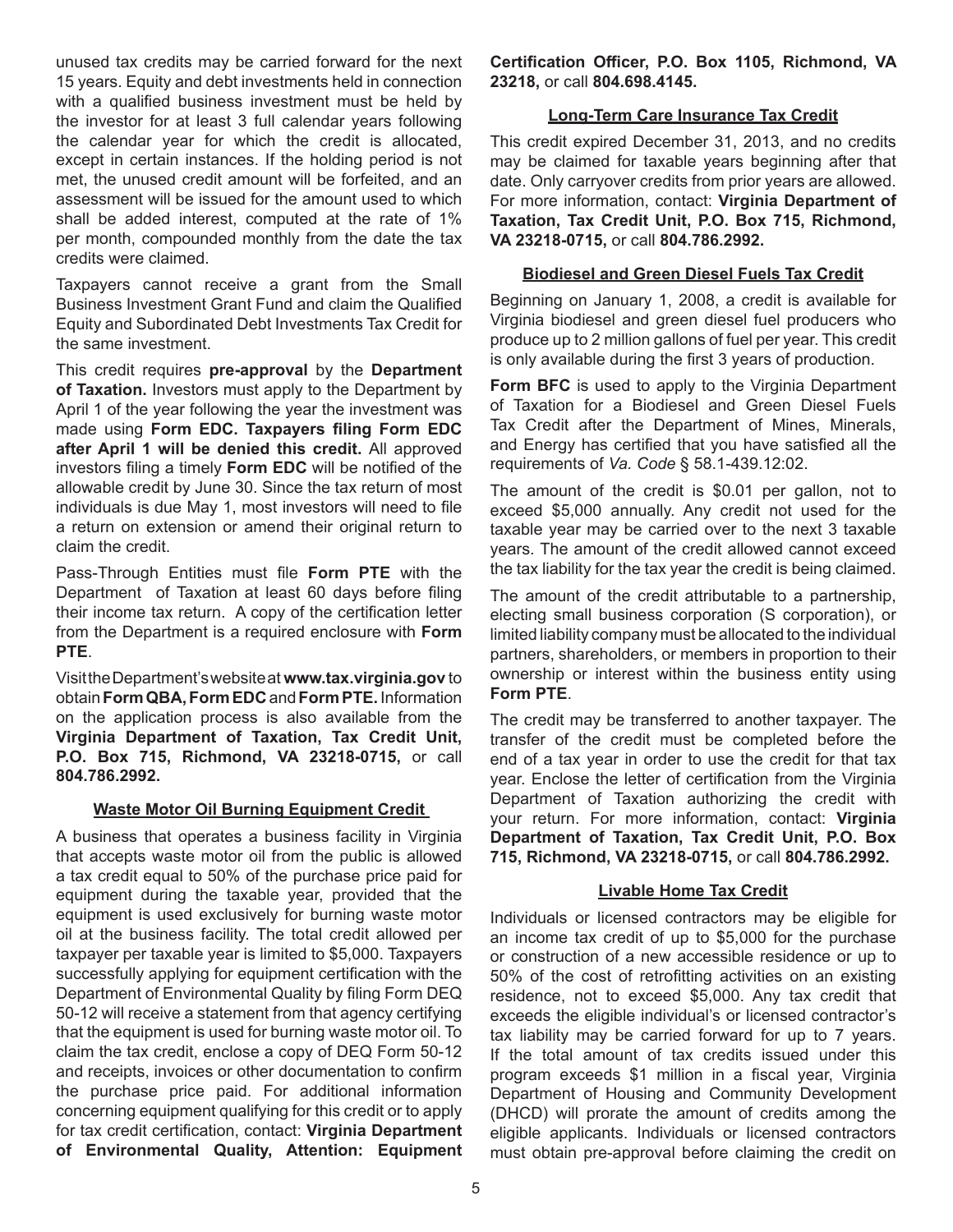their income tax returns. Applications are to be filed with the DHCD by January 31 of the year following the year in which the purchase/construction or retrofitting was completed. Documentation must be submitted with the application. Enter any carryforward amount of the Livable Home Tax Credit in Section 1, Part 16, Line B of Schedule CR. For more information, contact: **Virginia Department of Housing and Community Development, Special Needs Housing, Main Street Centre, 600 East Main Street, Suite 300, Richmond, VA 23219,** call **804.371.7124,** or email **hsnh@dhcd. virginia.gov**.

## **Riparian Waterway Buffer Tax Credit**

Individuals, trusts and corporations may qualify for an income tax credit of 25% of the value of the timber on land designated as a riparian buffer for a waterway. The credit may not exceed \$17,500 or the total amount of tax, whichever is less. To apply for this credit, file Department of Forestry (DOF) Form 18.8 with DOF or apply online at **www.dof.virginia.gov**.

A riparian buffer is a wooded area of land adjacent to a waterway on which timber may be harvested. In order to receive the credit, the owner of the land must refrain from harvesting more than 50% of the timber from tracts designated as riparian buffers. The buffer must be at least 35 feet wide and no more than 300 feet. There must also be a Forest Stewardship Plan and annual certification of compliance for each tract. The buffer must remain in place for at least 15 years. The land that is the subject of this credit cannot be the subject of this credit again for 15 years after it was first taken. The credit may be carried over for the succeeding 5 taxable years. For more information, contact: **Virginia Department of Forestry, 900 Natural Resources Dr., Suite 800, Charlottesville, VA 22903,** or call **434.977.6555.** 

# **Land Preservation Tax Credit**

This tax credit is for taxpayers that convey land or interest in land located in Virginia to a public or private agency eligible to hold such land or interests for conservation or preservation purposes. The conveyance must be in perpetuity.

Credits for conveyances made in 2007 and thereafter are equal to 40% of the land's fair market value. All fair market valuations must be substantiated by a "qualified appraisal" and prepared by a "qualified appraiser," as those terms are defined under applicable federal law and regulations governing charitable contributions. Beginning with calendar year 2015, the maximum amount of credits that may be issued in a calendar year may not exceed \$75 million. For taxable years 2009, 2010, and 2011, the total amount of credit per taxpayer per taxable year was limited to \$50,000 or the total tax liability, whichever was less. For the taxable years 2012,

2013 and 2014, the credit limit per taxpayer per taxable year was \$100,000. For the taxable years 2015, and thereafter the credit limit per taxpayer per taxable year is \$20,000. However, for any fee simple donation of land conveyed to the Commonwealth on or after January 1, 2015, the amount of the credit claimed shall not exceed \$100,000 for each taxable year, provided that no part of the charitable contributions deduction under § 170 of the Internal Revenue Code related to such fee simple donation is allowable by reason of a sale or exchange of property. For taxpayers affected by the credit reductions for taxable years 2009, 2010, 2011, and 2015 and thereafter, an additional 3-year carryforward will be added to the credit. Any unused credit not affected by the usage limits will retain the original carryforward periods (5 years for donations originating prior to January 1, 2007 and 10 years for donations originating on or after January 1, 2007).

Any taxpayer holding a Land Preservation Tax Credit that originated on or after January 1, 2002, may transfer unused but otherwise allowable credit for use by another taxpayer on Virginia income tax returns. Transfers and pass-through allocations derived from donations recorded on or after January 1, 2007, are generally subject to a 2 percent transfer fee. See Schedule A of Form LPC-1 or Form LPC-2 for further information.

A subtraction is allowed for any gain or income recognized by a taxpayer on the application of a Land Preservation Tax Credit against a Virginia income tax liability, to the extent the gain is included in and not otherwise subtracted from federal adjusted gross income. The transfer of the credit and its application against a tax liability shall not create gain or loss for the transferor or the transferee.

Before claiming the credit, complete and file **Form LPC-1**  and/or **Form LPC-2** with the Department of Taxation at least 90 days before filing your income tax return. For land or an interest in land conveyed before January 1, 2020, no credit will be allowed unless a completed credit application with regard to such conveyance has been filed with the Department of Taxation by December 31 of the 3rd year following the calendar year of the conveyance. For a conveyance made on or after January 1, 2020, no credit will be allowed unless a completed credit application with regard to such conveyance has been filed with the Department by December 31 of the 2nd year following the calendar year of the conveyance. Additionally, applicants filing for tax credits of \$1 million or more must apply to the Department of Conservation and Recreation to receive verification of the conservation value. The Department of Taxation will issue a letter acknowledging the amount of the credit. For assistance, contact the **Virginia Department of Taxation, Tax Credit Unit, P.O. Box 715, Richmond, VA 23218-0715**, or call **804.786.2992**.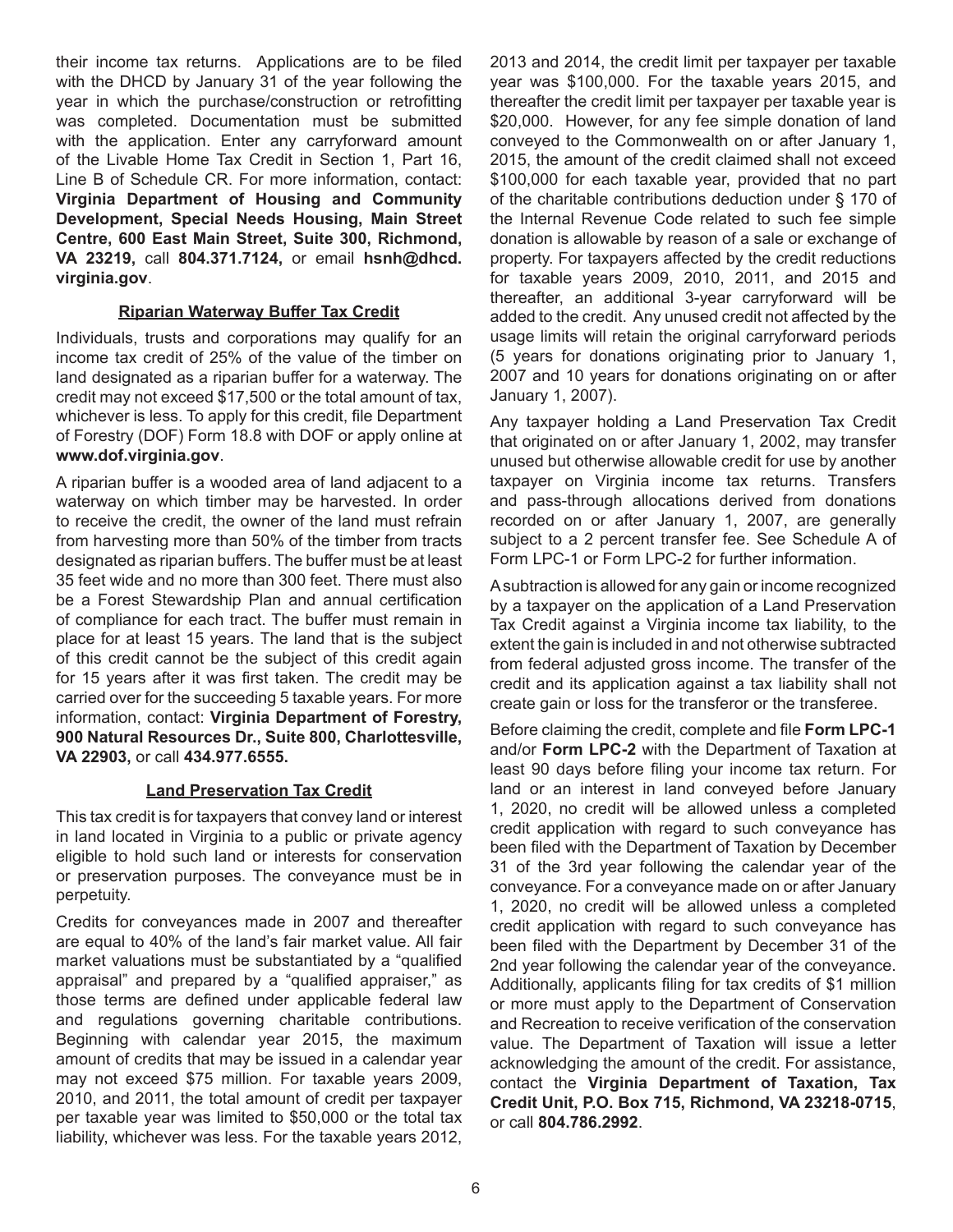### **Community of Opportunity Tax Credit**

The Community of Opportunity Tax Credit provides Virginia income tax credits to landlords with qualified housing units located in census tracts with poverty rates of less than 10% in the Richmond Metropolitan Statistical Area and the Virginia Beach-Norfolk-Newport News Metropolitan Statistical Areas who participate in the Housing Choice Voucher program.

The amount of tax credit for an eligible property is equal to 10% of the annual fair market rent for that specific unit and prorated when units are qualified for less than the full tax year. Prorations are based on full calendar months. A landlord may receive tax credits on 1 or more units within the same taxable year. Credits taken for any tax year cannot exceed the tax liability for that year. Credits not taken for the year for which they are allocated may be carried forward, but cannot be carried forward for more than 5 years.

Should eligible applications received by the March 1 deadline exceed the annual appropriation, tax credits will be prorated based on the total amount of qualified requests received and the total amount of credits available. If the annual appropriation for tax credits is not fully allocated based on qualified applications received by the March 1 deadline, the remaining balance will be allocated on a first-come, first-served basis. Unused balances will not be allocated more than 3 years after the taxable year in which they were first made available.

Credits granted to a partnership, limited liability company, or electing small business corporation (S corporation) shall be allocated to the individual partners, members, or shareholders in proportion to their ownership or interest in such business entity. The landlord must assume responsibility for distributing credits in this manner.

For additional information, please contact: **Virginia Department of Housing and Community Development, Main Street Centre, 600 East Main Street, Suite 300, Richmond VA 23219**, or call **804.371.7000**.

## **Green Job Creation Credit**

For taxable years beginning on and after January 1, 2010, but before January 1, 2025, a \$500 income tax credit is allowed for the creation of green jobs paying an annual salary in excess of \$50,000. Each taxpayer is allowed a credit for up to 350 new green jobs. In order to qualify for the tax credits, the taxpayer must have created the green job and filled it during the taxable year in which the credit is claimed. The credit is allowed for the taxable year in which the job has been filled for at least 1 year and for each of the 4 succeeding taxable years, provided that the job is continuously filled during the respective taxable year. Any unused tax credits may be carried over for 5 taxable years.

To apply for this credit, complete and file **Form GJC** with the **Department of Taxation, Tax Credit Unit, P.O.** 

**Box 715, Richmond, VA 23218-0715. All applications must be submitted at least 90 days prior to the due date of your return.** Approved applicants will receive a letter from the Department certifying their credit. **To claim the credit you must complete Section 1, Part 20 of Schedule CR.**

For assistance, contact the **Department of Taxation, Tax Credit Unit, P.O. Box 715, Richmond, VA 23218-0715,**  or call **804.786.2992.**

#### **Farm Wineries and Vineyards Tax Credit**

For taxable years beginning on and after January 1, 2011, an individual and corporate income tax credit is available for Virginia farm wineries and vineyards in an amount equal to 25% of the cost of all qualified capital expenditures made in connection with the establishment of new Virginia farm wineries and vineyards and capital improvements made to existing Virginia farm wineries and vineyards.

The total amount of tax credits available for a calendar year cannot exceed \$250,000. If applications for this credit exceed \$250,000, the Department of Taxation will allocate the credits on a pro rata basis. Any credit amounts that exceed a taxpayer's liability can be carried forward for 10 years.

Taxpayers cannot claim both this credit and a federal deduction for the same expenses under IRC § 179.

The business must apply by April 1st using **Form FWV**. Submitting a late application will disqualify you from the credit. All applications must be sent to the **Virginia Department of Taxation, Tax Credit Unit, P.O. Box 715, Richmond, VA 23218-0715**. This credit requires certification from the Tax Credit Unit to be claimed on your tax return. A letter will be sent to certify the credit.

For assistance, contact the **Department of Taxation, Tax Credit Unit, P. O. Box 715, Richmond, VA 23218-0715,**  or call **804.786.2992.**

## **International Trade Facility Tax Credit**

For taxable years beginning on or after January 1, 2011, but before January 1, 2022, an income tax credit is allowed for either increasing jobs related to an international trade facility or capital investment in an international trade facility. Taxpayers can elect to claim either credit, but cannot claim both credits in the same taxable year. The amount of the credit is equal to \$3,500 per new qualified full-time employee that results from increased qualified trade activities by the taxpayer or 2% of the amount of capital investment made by the taxpayer to facilitate the increased eligible trade activities.

No more than \$1.25 million in tax credits can be issued in any fiscal year. If the amount of tax credits requested exceeds \$1.25 million, the credits will be allocated proportionately among all qualified taxpayers. The Virginia Department of Taxation will determine the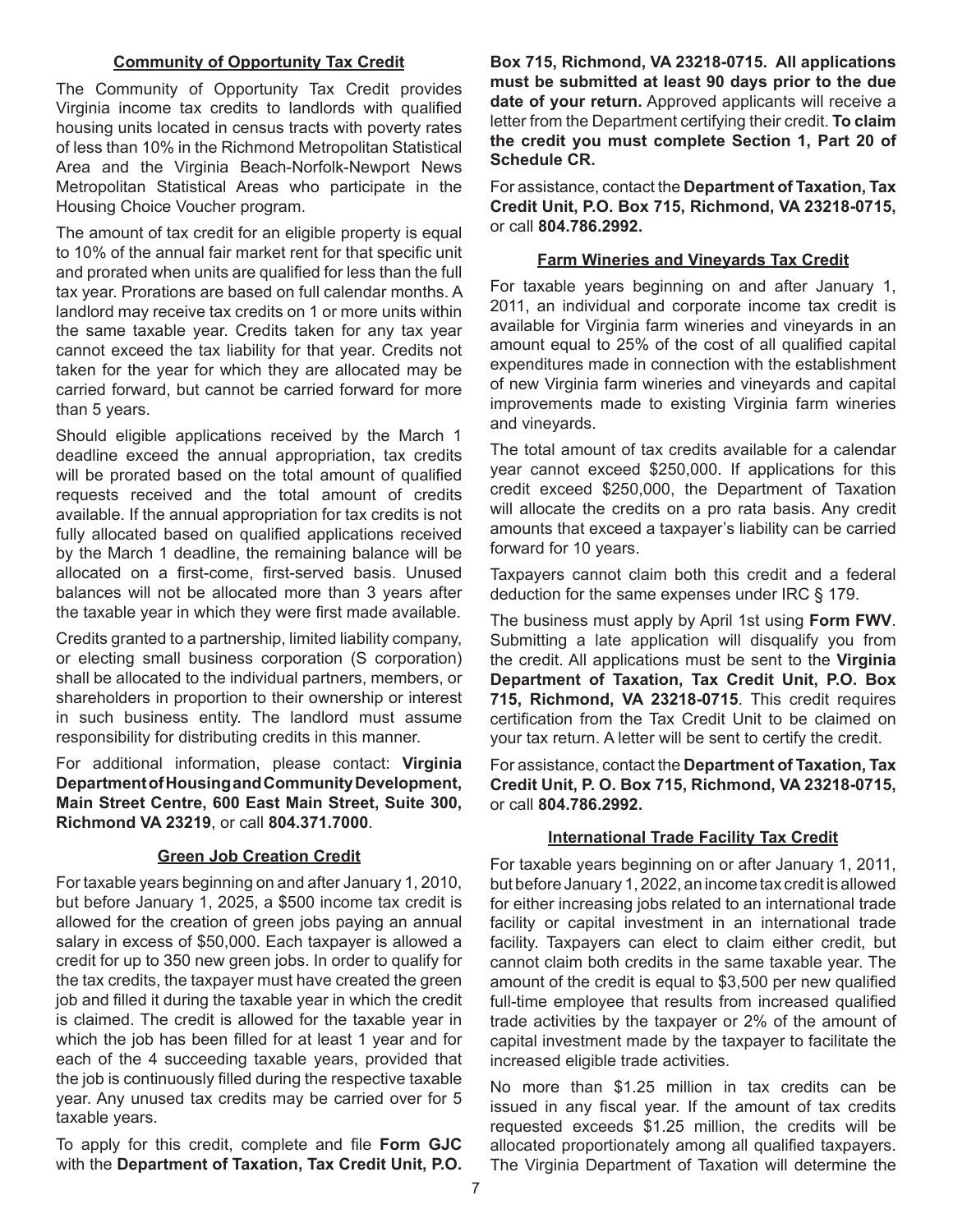credit amount for the taxable year and provide a written certification to each taxpayer. The amount of the credit will be limited to 50% of the taxpayer's tax liability for the taxable year. Any unused credit amount can be carried forward for 10 years.

The business must apply by April 1st using **Form ITF**. Submitting a late application will disqualify you from the credit. All applications must be sent to the **Virginia Department of Taxation, Tax Credit Unit, P.O. Box 715, Richmond, VA 23218-0715**. This credit requires certification from the Tax Credit Unit to be claimed on your tax return. A letter will be sent to certify the credit. For assistance contact the **Department of Taxation, Tax Credit Unit, P. O. Box 715, Richmond, VA 23218-0715**  or call **804.786.2992.**

## **Port Volume Increase Tax Credit**

For taxable years beginning on or after January 1, 2011, but before January 1, 2022, a taxpayer that is an agricultural entity, a manufacturing-related entity (manufacturer or distributor of manufactured goods) or a mineral and gas entity that uses Virginia maritime port facilities and increases its port cargo volume through these facilities may be eligible to claim this tax credit.

To qualify for the credit, a taxpayer must generally increase its port cargo volume at Virginia port facilities in a single calendar year by 5% over its base year port cargo volume. Base year port cargo volume is equal to the total amount of net tons of noncontainerized cargo or 20-foot equivalent units (TEUs) or units of roll-on/rolloff cargo actually transported by way of a waterborne ship or vehicle through a port facility during the 2018 calendar year or the first calendar year in which it meets the requirements of 75 tons of noncontainerized cargo, 10 loaded TEUs or 10 units of roll-on/roll-off cargo. Base year cargo volume must be recalculated each calendar year after the initial base year. The amount of the credit is generally equal to \$50 for each TEU, unit of roll-on/roll-off cargo, or 16 net tons of noncontainerized cargo above the base year port cargo volume. However, a qualifying major facility may apply for a credit equal to \$50 for each TEU unit of roll-on/roll-off cargo, or 16 net tons of noncontainerized cargo transported through a port facility during the major facility's first calendar year.

Any taxpayer claiming this credit must first submit an application to the Virginia Port Authority by March 1 of the calendar year after the taxable year in which the increase in port cargo volume occurs. The maximum amount of tax credits is capped at \$3.2 million for each calendar year. If, on March 15 of each year, the cumulative amount of tax credits requested by qualifying taxpayers for the prior year exceeds \$3.2 million, the credits will be prorated among the qualifying taxpayers who requested the credit. A qualifying taxpayer is generally not permitted to receive more than \$250,000 each calendar year. However, if, on March 15 of each year, the \$3.2 million credit amount is not fully allocated among qualifying taxpayers, those taxpayers who have already been allocated a credit for the prior year are allowed a pro rata share of the remaining credit amount. Any unused tax credits may be carried over for 5 taxable years.

Any taxpayer holding a Port Volume Increase Tax Credit issued in taxable years beginning on and after January 1, 2018, but before January 1, 2022, may transfer unused but otherwise allowable credits to another taxpayer for use on the Virginia income tax return. The transferred credits may be retroactively applied from the date the credits were originally issued, and the transferee may file an amended return to claim the transferred credit for a prior tax year. However, this provision does not extend the statute of limitations for filing an amended return. Port Volume Increase Tax Credits are only transferable within one calendar year of the original credit holder earning the credits. A taxpayer who transfers any amount of Port Volume Increase Tax Credits must complete and submit **Form PVT** to the **Virginia Department of Taxation, Tax Credit Unit, P.O. Box 715, Richmond, VA 23218-0715**. For more information about credit transfers, call the **Tax Credit Unit** at **804.786.2992**.

For more information, contact: **Virginia Port Authority, 600 World Trade Center, Norfolk, VA 23510**, or call **855.771.3990**.

# **Barge and Rail Usage Tax Credit**

For taxable years beginning on and after January 1, 2011, but before January 1, 2022, a business may receive an income tax credit for the usage of barge and rail to move cargo containers throughout the Commonwealth rather than using trucks or other motor vehicles on the Commonwealth's highways.

The amount of the credit is \$25 per 20-foot equivalent unit (TEU) or 16 tons of noncontainerized cargo or 1 unit of roll-on/roll-off cargo moved by barge or rail. To receive this credit, an international trade facility is required to apply to the Department. No more than \$500,000 in tax credits can be issued in any fiscal year. The Department will determine the allowable credit amount for the taxable year and provide a written certification of the credit amount to each taxpayer. Taxpayers can claim this credit against the individual income tax, the corporate income tax, the tax on estates and trusts, the bank franchise tax, the insurance premiums tax, and the tax on public service corporations. Any unused tax credits may be carried over for 5 taxable years.

The business must apply by April 1st using **Form BRU**. Submitting a late application will disqualify you from the credit. All applications must be sent to the **Virginia Department of Taxation, Tax Credit Unit, P.O. Box 715, Richmond, VA 23218-0715.** This credit requires certification from the Tax Credit Unit to be claimed on your tax return. A letter will be sent to certify the credit.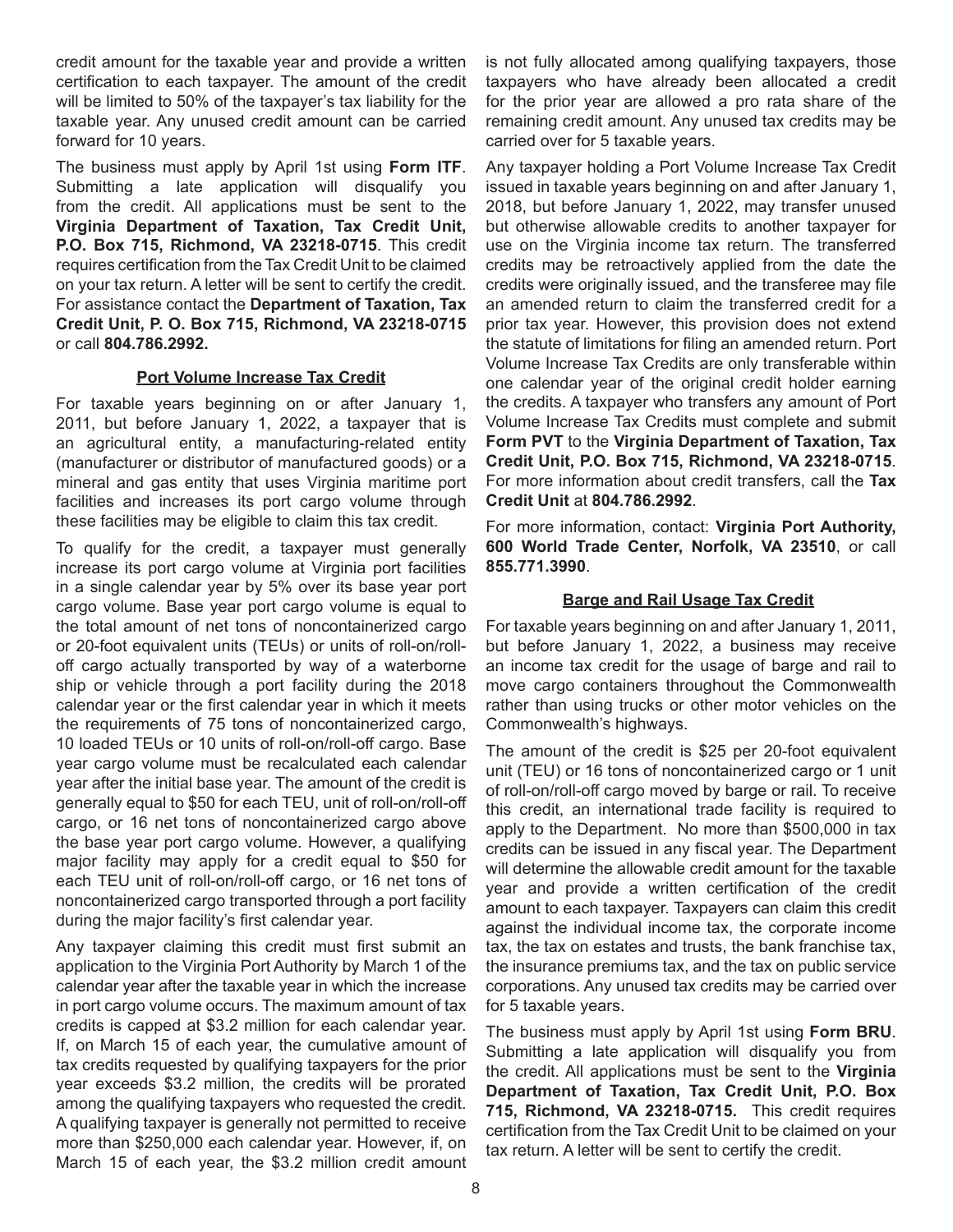### **Research and Development Expenses Tax Credit**

A refundable individual and corporate income tax credit is allowed for qualified research and development expenses for taxable years beginning on or after January 1, 2011, but before January 1, 2025. The tax credit is equal to (i) 15% of the first \$300,000 in Virginia qualified research and development expenses, or (ii) 20% of the first \$300,000 of Virginia qualified research and development expenses if the research was conducted in conjunction with a Virginia public or private college or university, to the extent the expenses exceed a base amount.

For taxable years beginning on or after January 1, 2016, taxpayers may elect to determine the credit using a simplified method. Under the simplified method, the credit is equal to 10% of the difference of (i) the Virginia qualified research and development expenses paid or incurred by the taxpayer during the taxable year; and (ii) 50% of the average Virginia qualified research and development expenses paid or incurred by the taxpayer for the 3 taxable years immediately preceding the taxable year for which the credit is being determined. If a taxpayer electing to use the simplified method did not pay or incur Virginia qualified research and development expenses in any 1 of the 3 taxable years immediately preceding the taxable year for which the credit is being determined, the credit is equal to 5% of the Virginia qualified research and development expenses paid or incurred by the taxpayer during the taxable year. A taxpayer may claim up to \$45,000 of credits for a taxable year, or \$60,000 of credits for a taxable year if the Virginia qualified research was conducted in conjunction with a Virginia public or private college or university.

There is a cap on the total amount of credits allowed in any fiscal year. If the total amount of approved tax credits is less than the credit cap amount, the Department of Taxation will allocate the remaining amount to the taxpayers already approved for the tax credit on a pro rata basis. If the total amount of approved credits exceeds the credit cap amount, the Department will allocate credits on a pro rata basis. For taxable years beginning on and after January 1, 2016, but before January 1, 2021, the maximum annual amount of tax credits that may be issued is \$7 million.

No taxpayer may claim both the Research and Development Expenses Tax Credit and the Major Research and Development Expenses Tax Credit for the same taxable year.

The business must apply by September 1st using Form RDC and the applicable schedules. Taxpayers electing to use the primary method to determine the proposed credit amount must complete Section 1 - Primary Credit Calculation. Taxpayers electing to use the simplified method to determine the proposed credit amount must complete Section 2 - Alternative Simplified Credit Calculation. Submitting a late application will disqualify

you for the credit. All applications must be sent to the **Virginia Department of Taxation, Tax Credit Unit, P.O. Box 715, Richmond, VA 23218-0715**. This credit requires certification from the Tax Credit Unit in order to be claimed on your tax return. A letter will be sent to certify the credit.

The amount of the credit attributable to a partnership, electing small business corporation (S corporation), or limited liability company (LLC) must be allocated to the individual partners, shareholders, or members in proportion to their ownership or interest in the business entity using **Form PTE** within 30 days after the credit is granted.

Any taxpayer that is allowed a Research and Development Expenses Tax Credit is not allowed to use the same expenses as the basis for claiming any other Virginia tax credit. Research and development expenses that are paid or incurred for research conducted in Virginia on human cells or tissue derived from induced abortions or from stem cells obtained from embryos do not qualify for the credit. However, if a taxpayer engages in research in Virginia on human cells or tissue derived from induced abortions or from stem cells obtained from human embryos, it may receive a nonrefundable credit for other Virginia qualified research and development expenses. If the amount of nonrefundable credit that a taxpayer is allowed to claim exceeds the taxpayer's tax liability for the taxable year, then the excess amount of credit will not be refunded to the taxpayer and cannot be carried over to future taxable years.

If you did not conduct embryonic stem cell research in Virginia, then the tax credit is refundable. Enter the amount of the credit that is allowed on Schedule CR, Section 3, Part 4, Line 4A.

If you did conduct embryonic stem cell research in Virginia, then the tax credit is nonrefundable. Enter the amount of the credit that is allowed on Schedule CR, Section 1, Part 25.

## **Education Improvement Scholarships Tax Credit**

For taxable years beginning on or after January 1, 2014, but before January 1, 2028, an income tax credit may be claimed for monetary or marketable securities donations made to scholarship foundations included on an approved list published by the Virginia Department of Education. Credits may be earned in taxable years beginning on or after January 1, 2013, but before January 1, 2028. Tax credits earned during the taxable year must be claimed beginning with the taxable year during which they were earned. The credit is equal to 65% of the monetary or marketable securities donation made to the scholarship foundation. The credit can be claimed against the individual income tax, corporate income tax, bank franchise tax, insurance premiums license tax, or tax on public service corporations. For individuals, the minimum value of any monetary or marketable securities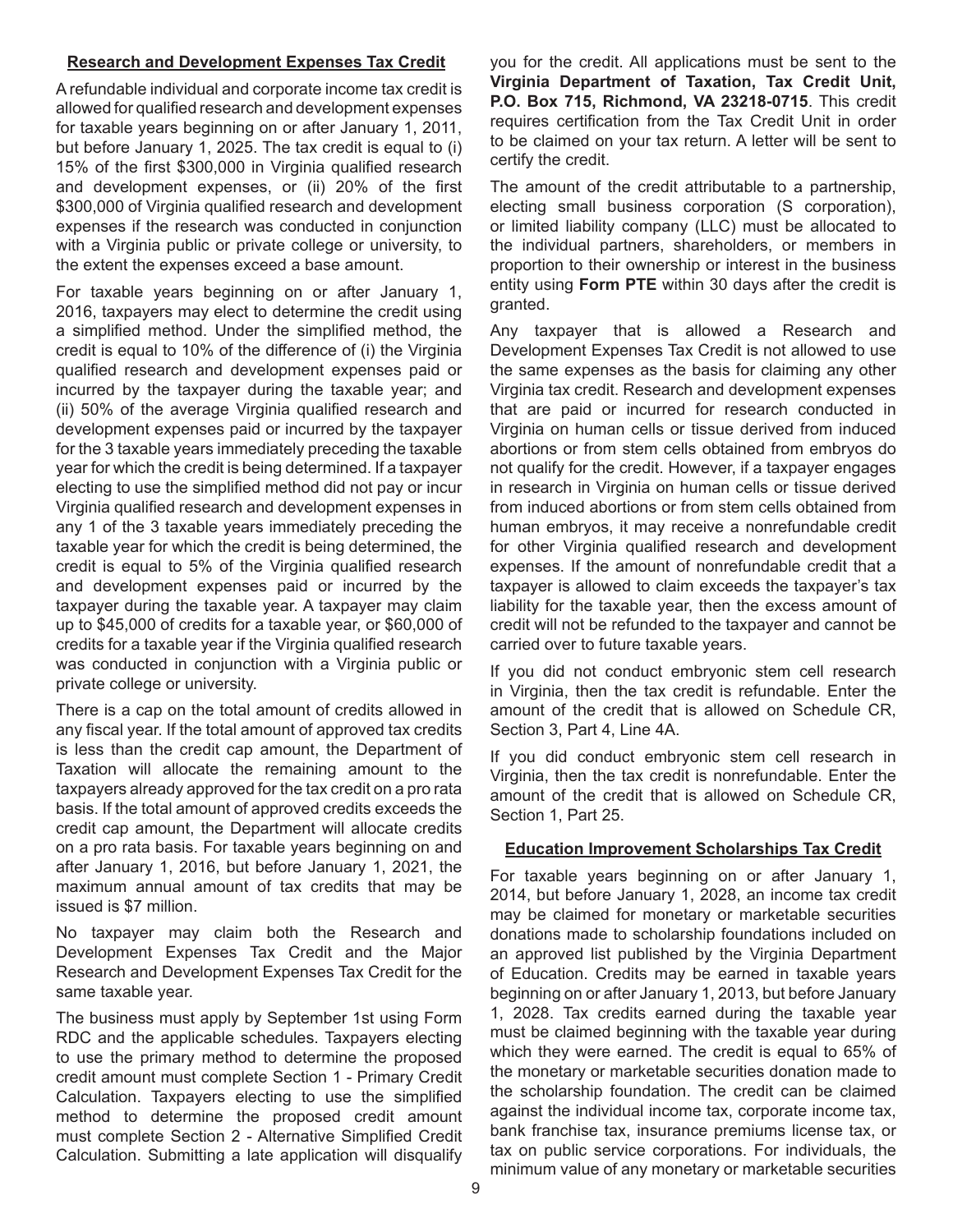donation eligible for a tax credit is \$500 in a taxable year, and the maximum value of monetary or marketable securities donations eligible for tax credits is the first \$125,000 in value of donations made in a taxable year. Such limitations on the minimum and maximum values of donations eligible for tax credits in a taxable year do not apply to donations made by any business entity, including a sole proprietorship.

Tax credits will be awarded to taxpayers on a firstcome, first-served basis in accordance with procedures established by the Virginia Department of Education. The total amount of credits available in any fiscal year is capped at \$25 million. Any unused tax credits may be carried over for the next 5 succeeding taxable years or until the total amount of credit has been taken, whichever is sooner. For additional information on how to qualify for certification, contact **the Virginia Department of Education, 23rd Floor, P.O. Box 2120, Richmond, VA 23218-2120, Attn: Scholarships Tax Credits Program or email tax.credits@doe.virginia.gov.**

#### **Major Research and Development Expenses Tax Credit**

For taxable years beginning on or after January 1, 2016, but before January 1, 2025, a taxpayer with Virginia qualified research and development expenses for the taxable year in excess of \$5 million may claim a nonrefundable tax credit against the tax levied against the individual or corporate income taxes in an amount equal to 10% of the difference between (i) the Virginia qualified research and development expenses paid or incurred by the taxpayer during the taxable year and (ii) 50% of the average Virginia qualified research and development expenses paid or incurred by the taxpayer for the 3 taxable years immediately preceding the taxable year for which the credit is being determined. If the taxpayer did not pay or incur Virginia qualified research and development expenses in any 1 of the 3 taxable years immediately preceding the taxable year for which the credit is being determined, the tax credit is equal 5% of the Virginia qualified research and development expenses paid or incurred by the taxpayer during the relevant taxable year.

For taxable years beginning on and after January 1, 2016, but before January 1, 2021, no more than \$20 million in tax credits can be issued in any fiscal year. If the approved applications for the tax credits allowed exceed \$20 million for any taxable year, the credits will be allocated proportionately among all qualified taxpayers.

No taxpayer is permitted to claim credits in excess of 75% of the income tax imposed on the taxpayer for the taxable year. Any credit not usable for the taxable year for which the credit was first allowed may be carried over for credit against the income taxes of the taxpayer in the next 10 succeeding taxable years or until the total amount of the tax credit has been taken, whichever is sooner.

Any taxpayer who claims the tax credit for Virginia qualified research and development expenses pursuant to this section may not use such expenses as the basis for claiming any other credit provided under the Code of Virginia.

Applications for the tax credit must be received by the Department no later than September 1 of the calendar year following the close of the taxable year in which the expenses were paid or incurred. To apply the business must file **Form MRD** and the applicable schedules. Submitting a late application will disqualify you from the credit. All applications must be sent to the **Virginia Department of Taxation, Tax Credit Unit, P.O. Box 715, Richmond, VA 23218-0715**. This credit requires certification from the Tax Credit Unit to be claimed on your tax return. A letter will be sent to certify the credit.

No taxpayer may claim both the Research and Development Expenses Tax Credit and the Major Research and Development Expenses Tax Credit for the same taxable year.

No tax credit will be allowed for any expenses that are paid for or incurred by a taxpayer for research conducted in the Commonwealth on human cells or tissue derived from induced abortions or from stem cells obtained from human embryos. The foregoing provision will not apply to research conducted using stem cells other than embryonic stem cells.

# **Food Crop Donation Tax Credit**

For taxable years beginning on or after January 1, 2016, but before January 1, 2022, any person engaged in the business of farming as defined under 26 C.F.R. § 1.175- 3 that donates food crops grown by the person in the Commonwealth to a nonprofit food bank may claim a credit against the tax levied against the individual or corporate income taxes for the taxable year of the donation. The amount of the credit is equal to 30% of the fair market value of such crops. No taxpayer is permitted to claim more than \$5,000 in credits for a taxable year. Any unused credit amount can be carried forward for 5 years.

The credit is only allowed if (i) the use of the donated food crops by the donee nonprofit food bank is related to providing food to the needy, (ii) the donated food crops are not transferred for use outside the Commonwealth or used by the donee nonprofit food bank as consideration for services performed or personal property purchased, and (iii) the donated food crops, if sold by the donee nonprofit food bank, are sold to the needy, other nonprofit food banks, or organizations that intend to use the food crops to provide food to the needy.

No more than \$250,000 in tax credits can be issued in any fiscal year.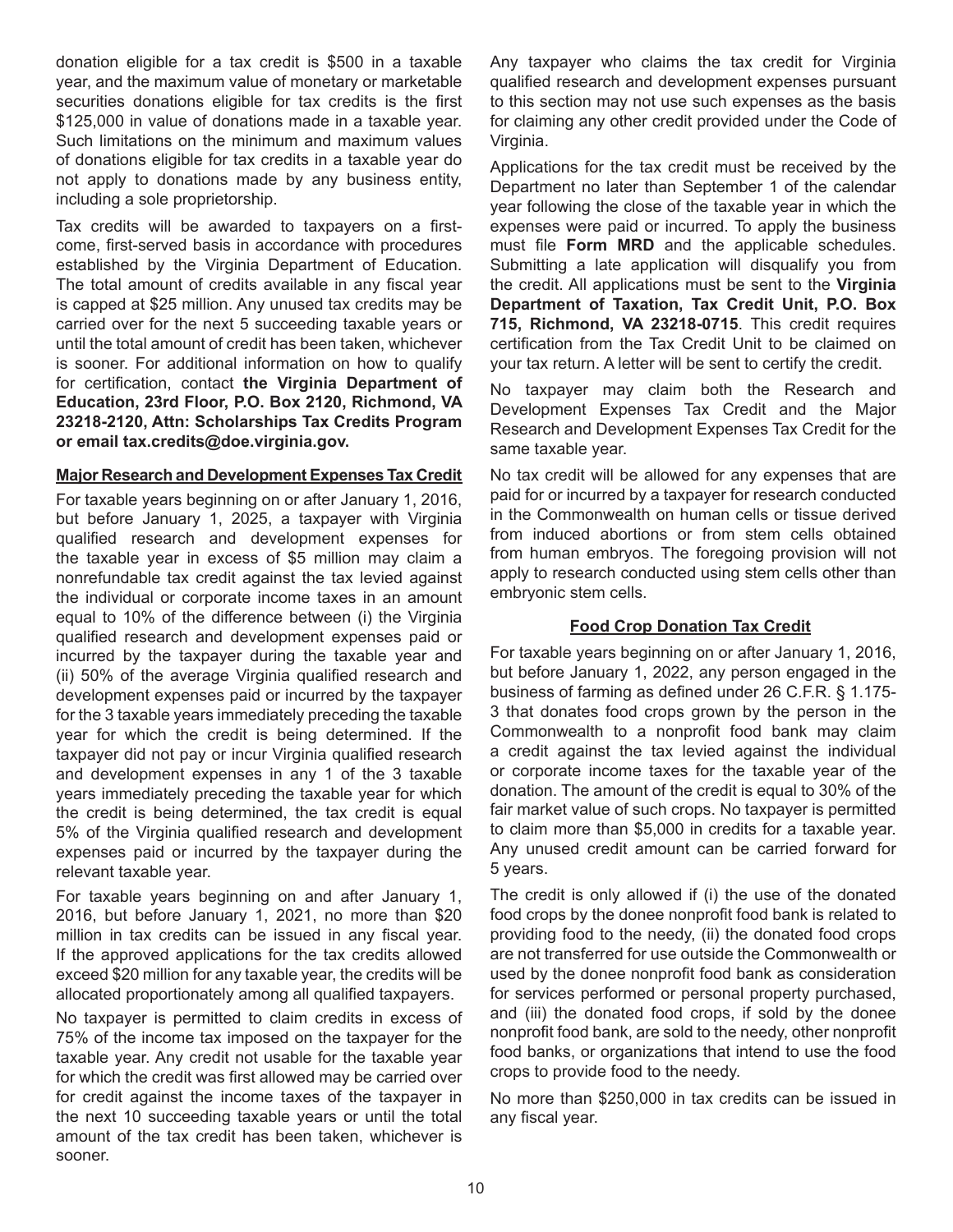The nonprofit food bank must supply a completed Virginia • Food Crop Donation Certification (Form FCD-2) to the donor. The FCD-2 must be prepared and furnished by the nonprofit food bank to the donor within 30 days of the date of the donation.

The business must apply for the credit by February 1 using **Form FCD-1.** Submitting a late application will disqualify you from the credit. All applications must be sent to the **Virginia Department of Taxation, Tax Credit Unit, P. O. Box 715, Richmond, VA 23218-0715**. This credit requires certification from the Tax Credit Unit to be claimed on your tax return. A letter will be sent to certify the credit.

## **Virginia Coal Employment and Production Incentive Tax Credit**

This credit may be allocated between a qualifying electricity generator and qualifying person with an economic interest in coal. The allocation of this credit may not exceed \$3 per ton. All credits earned on or after January 1, 2006, or prior to July 1, 2016, which are allocated to persons with an economic interest in coal, may be refunded by the Tax Commissioner if the credits exceed the taxpayer's state tax liability for the applicable taxable year. Credits earned on or after July 1, 2016, may be allocated to a person with an economic interest in coal, but may neither be refunded to nor carried forward by the person with an economic interest in coal. To claim this credit, you must enclose certification from the coal producer that the coal was mined in Virginia.

## **Worker Retraining Tax Credit**

The Worker Retraining Tax Credit sunset date has been advanced from January 1, 2022, to January 1, 2019. For taxable years beginning on and after January 1, 2019, taxpayers will no longer be able to earn the Worker Retraining Tax Credit. Credits earned in prior taxable years may be carried forward for 3 years.

## **Worker Training Tax Credit**

For taxable years beginning on and after January 1, 2019, but before July 1, 2022, businesses may claim the Worker Training Tax Credit for the training costs of providing eligible worker training to qualified employees. The credit is 35% of expenses incurred by the business during the taxable year for eligible worker training, subject to certain limitations. If the recipient of the training is a qualified employee, the credit may not exceed \$500 per qualified employee annually. If the recipient of the training is a nonhighly compensated worker, the credit may not exceed \$1,000 per non-highly compensated worker annually.

"Eligible worker training" means the training of a qualified employee or non-highly compensated worker in the form of:

• credit or noncredit courses at any institution recognized on the Eligible Training Provider List that results in the qualified employee or non-highly compensated worker receiving a workforce credential; or

instruction or training that is part of an apprenticeship agreement approved by the Commissioner of Labor and Industry.

For more information regarding the Eligible Training Provider List see the Virginia Workforce Connection website at **www,vawc.virginia.gov**.

For taxable years beginning on or after January 1, 2019, but prior to January 1, 2022, businesses primarily engaged in manufacturing may claim the Worker Training Tax Credit on the basis of manufacturing-related orientation, instruction, and training programs for students in grades 6 through 12. The credit is equal to 35% of direct costs incurred during the taxable year in connection with the program, not to exceed \$2,000.

Before claiming the credit on their income tax return, employers and businesses must apply for certification of the amount of allowable credit using **Form WTC**, Worker Training Tax Credit Application, by April 1 of the year following the year in which the training expenses or orientation, instruction, and training program expenses were paid or incurred. All approved employers and businesses filing a timely **Form WTC** will be notified of their allowable credit by June 30 of the calendar year following the year in which the expenses were incurred. The maximum Worker Training Credits granted to all employers and businesses is limited to \$1 million annually. If the total credits approved exceed this amount, each will be prorated. This credit is nonrefundable but excess credit may be carried over for up to the next 3 taxable years. To claim this credit, complete Section 1, Part 30 of Schedule CR. For information on preapproved apprenticeship programs, contact the **Virginia Department of Labor and Industry** at **804.786.1035**. For information on approved orientation, instruction, and training programs for manufacturers, please contact the **Virginia Department of Education, Office of Career, Technical, and Adult Education, P.O. Box 2120, Richmond, VA 23218-2120**, call **804.225.2052** or email **cte@doe.virginia.gov.**

## **Coalfield Employment Enhancement Tax Credit**

For taxable years beginning on or after January 1, 2018, but before January 1, 2023, a tax credit may be earned by individuals, estates, trusts, and corporations who have an economic ownership interest in coal mined in Virginia. The credit is based on the quantity of metallurgical coal or methane gas produced and employment levels. If the number of coal mining jobs for the year the credit is earned is less than in the previous year, the maximum earned credit is reduced by an employment factor. The allowable credit must be computed on **Forms 306 and 306B** and reported on the return filed for the taxable year in which the credit is claimed. **Forms 306 and 306B** with completed schedules must be enclosed with the tax return when filed. See the instructions for **Forms 306 and 306B** for additional enclosure requirements and information.